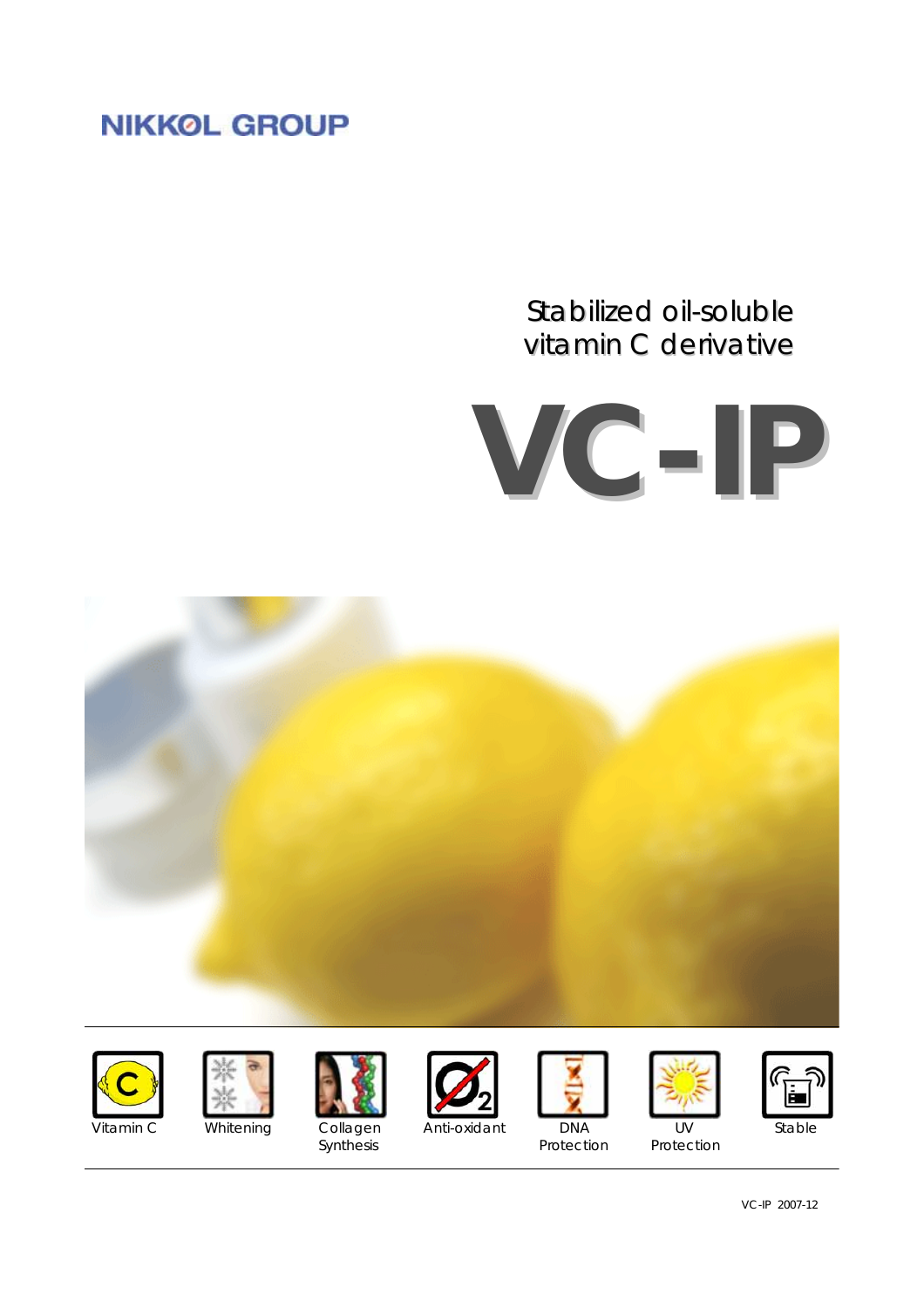....................

# **Oil-Soluble Vitamin C Derivative VC-IP**



INCI Name : Ascorbyl Tetraisopalmitate

Vitamin C has many functions as a cosmetic ingredient, including skin lightening, promoting collagen synthesis and inhibiting lipid peroxidation. VC-IP (ascorbyl tetraisopalmitate) is stable at high temperatures and has good solubility in oils. VC-IP exhibits excellent percutaneous absorption and effectively converts into free vitamin C in the skin to perform various physiological functions. VC-IP is approved as a quasi-drug active in Japan (at 3%). It is also registered in Korea as a functional ingredient for skin lightening at 2% concentration.

## **Properties of VC-IP**

Superior percutaneous absorption Inhibits activity of intracellular tyrosinase and melanogenesis (whitening) Reduces UV-induced cell / DNA damage (UV protection / anti-stress) Prevents lipid peroxidation and skin aging (anti-oxidant) Good solubility in common cosmetic oils SOD-like activity (anti-oxidant) Collagen synthesis and collagen protection (anti-age) Heat- and oxidation-stable

## **Physical properties of NIKKOL VC-IP**

Specific gravity (d2020) : 0.930 **-** 0.943 Refractive Index  $(n^{25D})$  : 1.459 - 1.465

Appearance : Colorless to pale yellow liquid





Synthesis **Protection** Protection Protection



Vitamin C Whitening Collagen Anti-oxidant DNA UV Stable







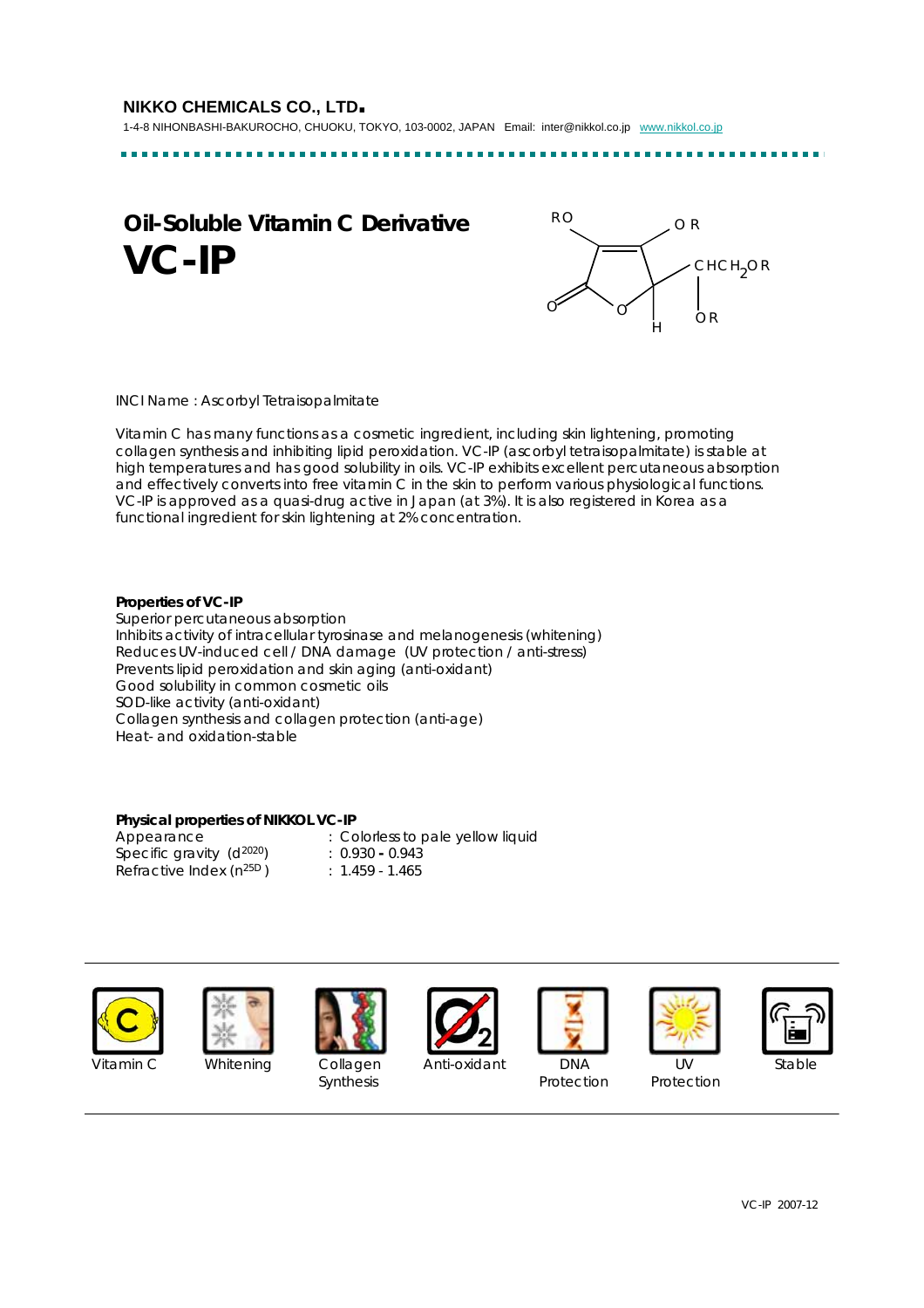----------------

# **Skin Lightening / Anti-Pigmentation**



## **Inhibition of Melanogenesis**

Various concentrations of VC-IP were added to cultured human melanoma cells (HM-3-KO). After 4 days of cultivation, the amount of melanin produced was measured by observation of the color tone of each cell pellet. As shown below, VC-IP effectively inhibited melanogenesis in human melanoma cells. Results were dose-dependent.





Melanogenesis Inhibition of VC-IP (in Human Cells)

## **Inhibition of Intracellular Tyrosinase Activity**

VC-IP was added into mouse melanoma cells (B16-4A5) at various concentrations. After a 72-hour cultivation, the cells were dissolved and extracted. L-Dopa was then added to the extract. After 60 minutes at 37 , the amount of dopachrome formed by the activity of tyrosinase was evaluated by measuring its absorbance at 540 nm. Figure below shows that at a concentration of 0.02% and above VC-IP inhibited the activity of intracellular tyrosinase.



Inhibitory Effect of VC-IP on Intracellular Tyrosinase Activity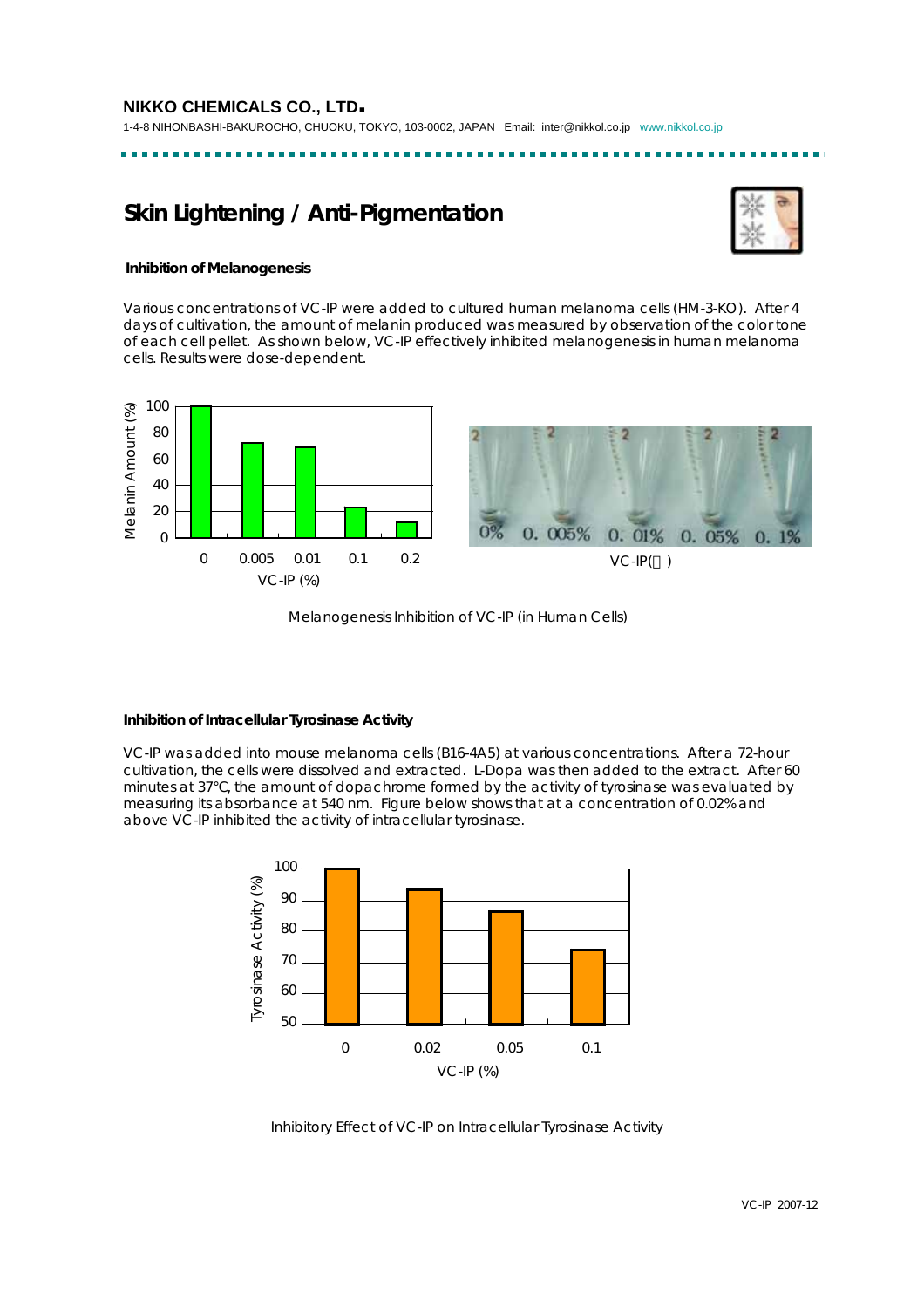1-4-8 NIHONBASHI-BAKUROCHO, CHUOKU, TOKYO, 103-0002, JAPAN Email: inter@nikkol.co.jp www.nikkol.co.jp

## **Clinical In-Vivo Study on VC-IP (3%)**

Number of volunteers: 30

Testing site: Inner side of volunteer's upper arm

Testing period: 3 weeks

Procedure: For the first step of the test, minimal erythema dose (MED) of each volunteer is measured using solar simulator. Briefly, 6 dosed of UV ray are irradiated to the inner side of right upper arm. After 24 hours from irradiation, MED is judged. For the second step, 1.5 MED of UV ray is irradiated on the inner side of left upper arm of each volunteer in order to make pigmentation. Sample application is started just after irradiation. Sample is applied twice a day during test period. Sample application sites are randomly changed in every volunteer in order to do justice.

#### **Result**



Placebo 3% VC-IP

## **Formulations used in the evaluation**

|                                                     | <b>BLANK</b> | <b>TEST Sample</b><br>$(VC-IP 3%)$ |
|-----------------------------------------------------|--------------|------------------------------------|
| A                                                   |              |                                    |
| BC-20TX (Ceteth-20)<br><b>NIKKOL</b>                | 1.0          | 1.0                                |
| <b>NIKKOL</b><br>GO-440 (Sorbeth-40 Tetraoleate)    | 0.5          | 0.5                                |
| <b>NIKKOL</b><br>MGS-B (Glyceryl Stearate)          | 1.0          | 1.0                                |
| Cetanol                                             | 5.0          | 5.0                                |
| <b>NIKKOL</b><br>Squalane                           | 10.0         | 10.0                               |
| NIKKOL<br>ICM-R (Isocetyl Myristate)                | 6.0          | 6.0                                |
| <b>NIKKOL</b><br>S-308 (Triethylhexanoin)<br>Trifat | 3.0          | 3.0                                |
| <b>NIKKOL</b><br>Jojoba Oil                         | 1.0          | 1.0                                |
| Dimethicone                                         | 0.2          | 0.2                                |
| Tocopherol                                          | 0.1          | 0.1                                |
| Propylparaben                                       | 0.1          | 0.1                                |
| B                                                   |              |                                    |
| VC-IP                                               |              | 3.0                                |
| <b>Distilled Water</b>                              |              |                                    |
| $\mathsf{C}$                                        |              |                                    |
| Xanthan Gum (2% soln.                               | 5.0          | 5.0                                |
| $1,3-BG$                                            | 5.0          | 5.0                                |
| Metylparaben                                        | 0.2          | 0.2                                |
| <b>Distilled Water</b>                              | 61.9         | 58.9                               |

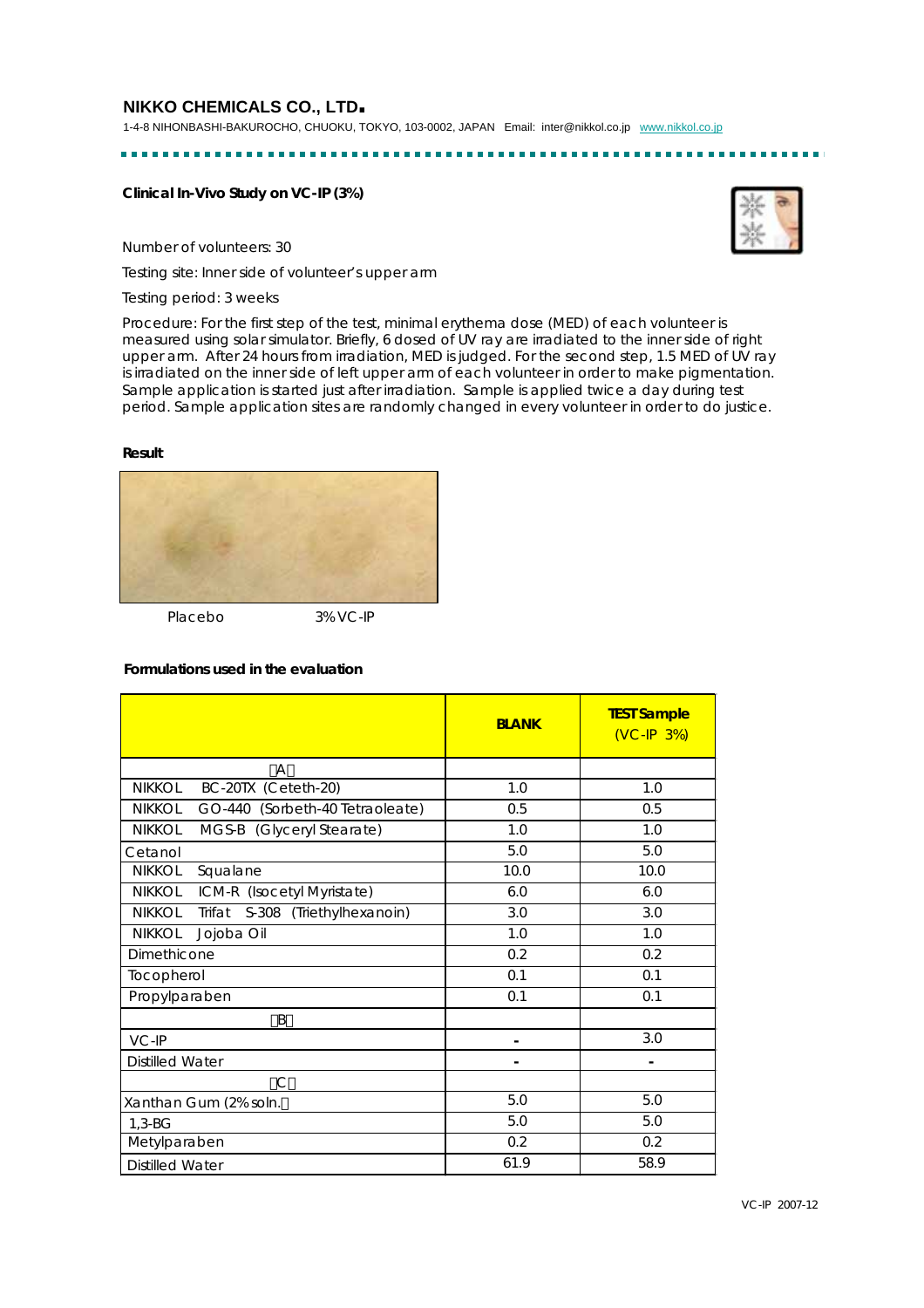# **Skin Lightening / Anti-Pigmentation**



**Other Clinical In-Vivo Studies with VC-IP**

# **Reduction of UV-induced pigmentation**

Test period: 56 days. Concentration: 2%.





#### **Pigmentation reduction effect**

Test period: 16 weeks. Concentration: 10%. Result: complete removal of pigmentation (age spot).



Before After

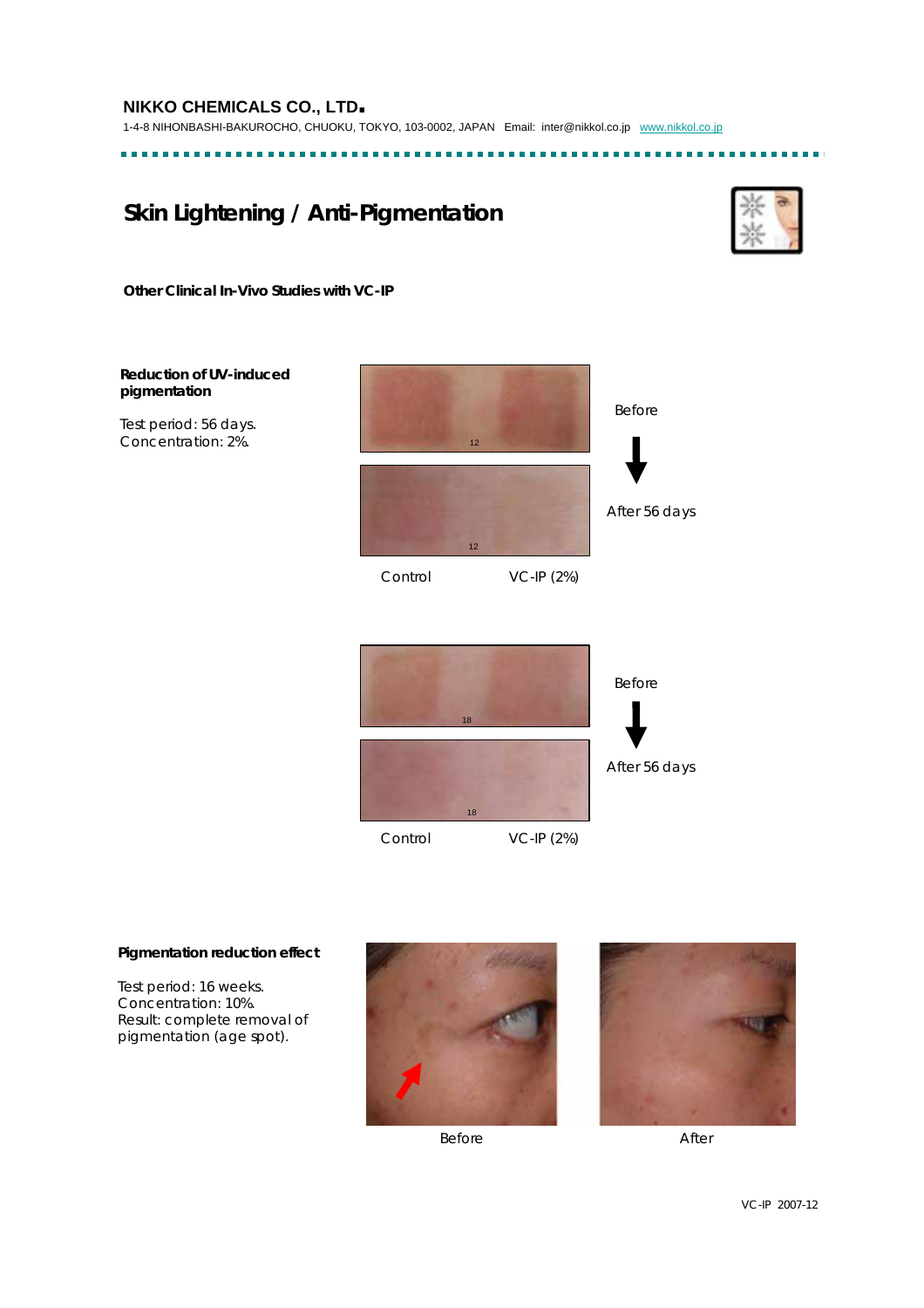1-4-8 NIHONBASHI-BAKUROCHO, CHUOKU, TOKYO, 103-0002, JAPAN Email: inter@nikkol.co.jp www.nikkol.co.jp

# **Anti-oxidant**



## **Singlet Oxygen Scavenging Ability**

VC-IP can scavenge singlet oxygen and prevent it from oxidizing L-Dopa to dopachrome. In order to evaluate this ability, UVB was used to irradiate mixture of Hematoporphyrin and L-Dopa with VC-IP/ L-ascorbic acid to produce singlet oxygen and subsequently dopachrome. The amount of produced dopachrome was then determined through its absorbance. Using this measured value, the singlet oxygen scavenging ability of each VC-IP/ L-ascorbic acid was calculated. As shown in figure below, VC-IP and L-ascorbic acid scavenged 80% and 78% of singlet oxygen, respectively.



Singlet Oxygen Scavenging Ability of VC-IP (UVB Irradiation: 4 hours, Concentration: 2.5x10-4mol/L, Amount of dopachrome was determined through its absorbance at 475nm. )

## **Inhibition of Sebum Oxidation**

VC-IP (10% in mineral oil) was applied to the inner forearms of 6 volunteers. UVB (2.05 J/cm2) was used to irradiate the test site 4 hours after application. Then the production rate of squalene peroxide was measured as an indicator of sebum oxidation. As shown below, VC-IP inhibited the production of squalene peroxide at the same level as the control without UVB irradiation.



VC-IP 2007-12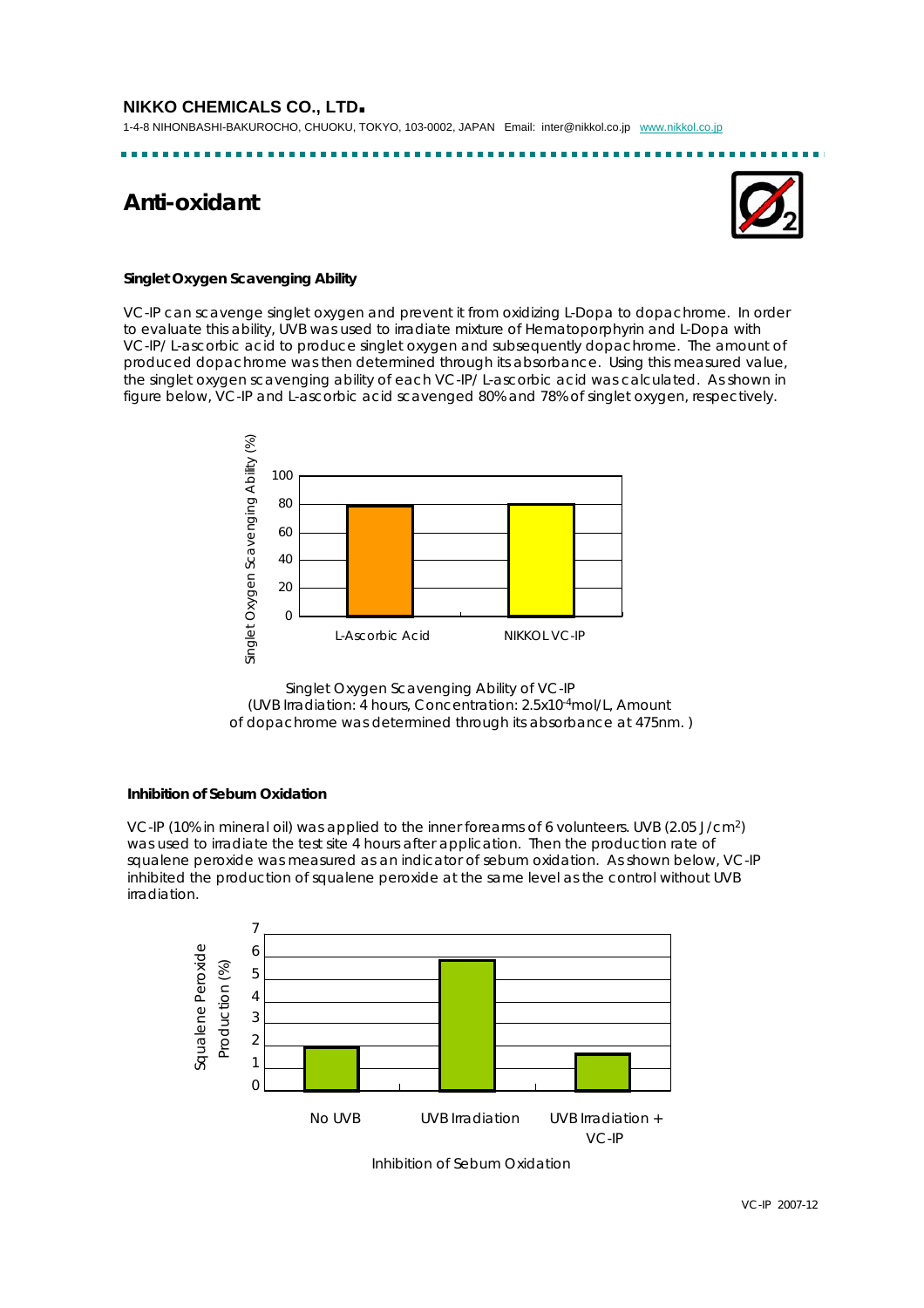1-4-8 NIHONBASHI-BAKUROCHO, CHUOKU, TOKYO, 103-0002, JAPAN Email: inter@nikkol.co.jp www.nikkol.co.jp

--------------------------------

# **Anti-oxidant**



Protection of Cell damage induced by H<sub>2</sub>O<sub>2</sub>



HaCaT keratinocytes were treated with various 100 mM of various vitamin C derivatives for 24 h. After treatment of 20 mM  $H_2O_2$  for 2 h, cell survival was estimated. Significance: \* p<0.05.



**Protection of Cell damage induced by t-BHP (tert-butylhydroperoxide)** 

HaCaT keratinocytes were treated with various 100 mM of various Vitamin C derivatives for 24 h. After treatment of 1.0 mM of t-BHP for 4 h, cell survival was estimated. Significance: \*\* p<0.01.

## **SOD-Like Activity**

The amount of Diformazan formed by the reduction of Nitro Blue Terazolium by superoxide anions (O2-) was determined by measuring the absorbance (NBT reduction method). This was then used as the indicative value for SOD-like activity of VC-IP. Before the measurement, 0.1mL of VC-IP was added to 2mL of the sample. As a result, VC-IP inhibited 40% of Diformazan formation. This confirms the SOD-like activity of VC-IP.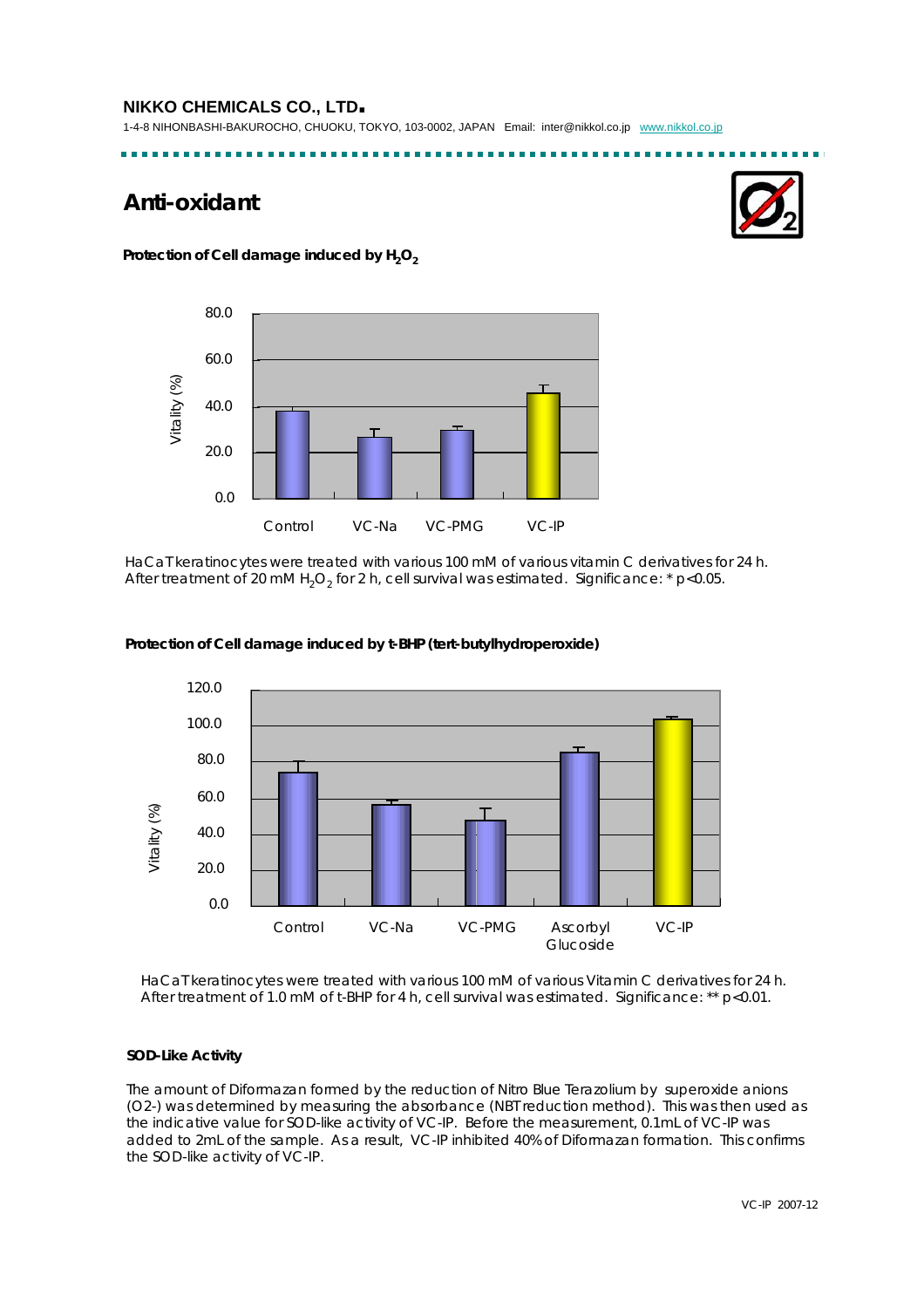1-4-8 NIHONBASHI-BAKUROCHO, CHUOKU, TOKYO, 103-0002, JAPAN Email: inter@nikkol.co.jp www.nikkol.co.jp ---------------------

# **VC-IP protects skin from UVB**



#### **Protection of DNA from UVB irradiation**

When cells are exposed to UVB rays, a cancer suppressor, p53 protein, is activated in response to DNA damage. The amount of expressed p53 was measured as an indicator of the amount of damage to DNA. Human fibroblasts (NB1RGB); UVB (0.1J/cm2). VC-IP significantly inhibited the expression of p53.



--------

p53 Expression (Western Blot)



 $0.005$   $0.01$  $(%)$ 0 VC-IP (%)



#### **Reduction of cell damage caused by UV Irradiation**

VC-IP and L-ascorbic acid were added at the concentration of 10μ mol/L to epidermal cells. The cells were then irradiated with UVB. After a 24-hour cultivation, cell survival rate was measured by WST-1 assay. Protective effect of VC-IP was higher than that of L-ascorbic acid due to the fact that the conversion rate of VC-IP into the cells is higher than that of pure ascorbic acid.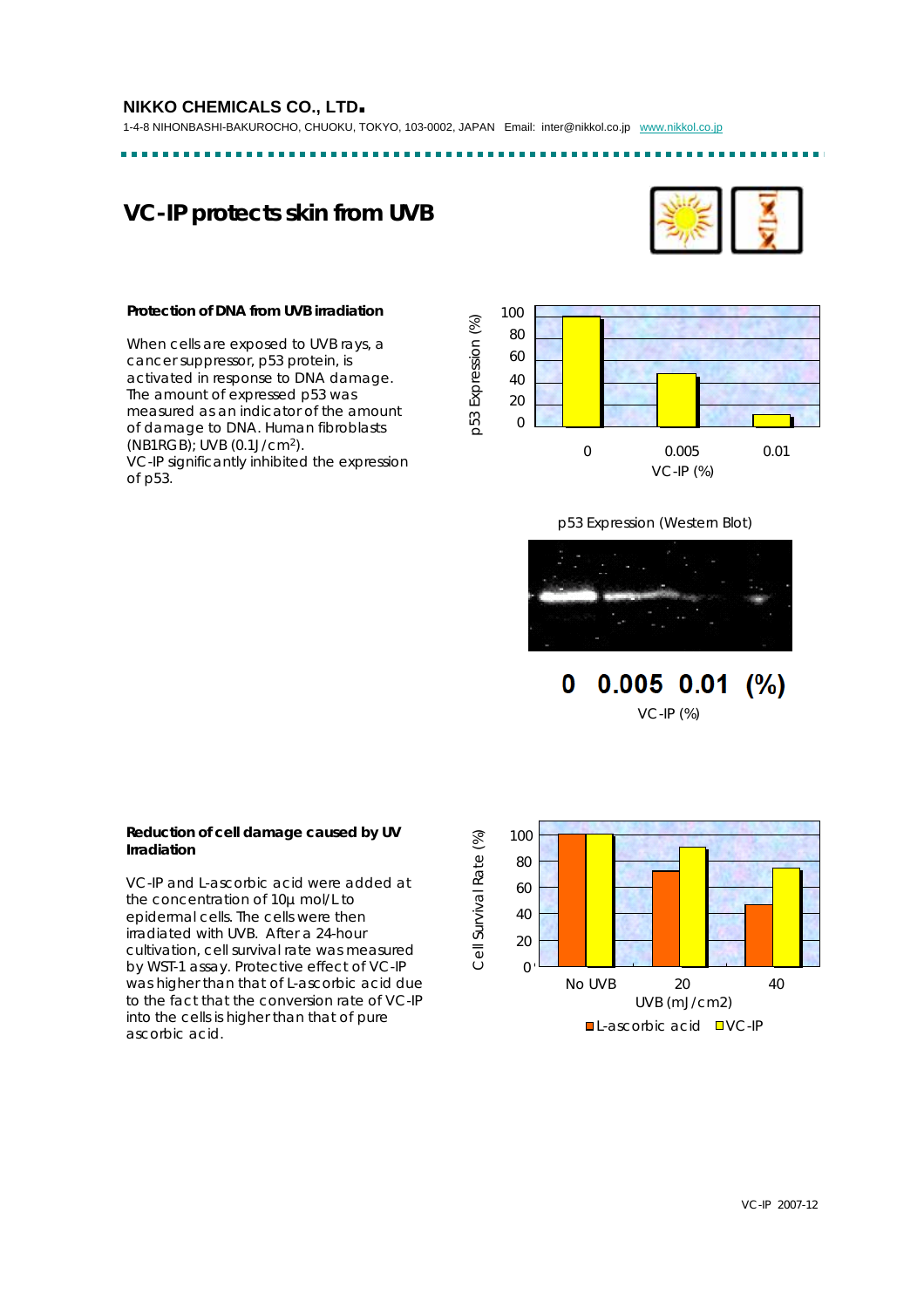# **VC-IP protects skin from UVB**

## **Comet Assay Test**

The comet assay, also called the 'Single Cell Gel Assay', is the technique to detect DNA damage and repair at the level of single cells. The comet assay or single cell gel electrophoresis assay is based on the alkaline lysis of labile DNA at sites of damage. 'Comet Assay' is one of the most popular tests of DNA damage detection (e.g., single- and double-strand breaks, oxidativeinduced base damage, and DNA-DNA/DNA-protein cross linking ) by electrophoresis, developed in recent years.

Comet Assay has very high sensitivity to detect DNA damage.

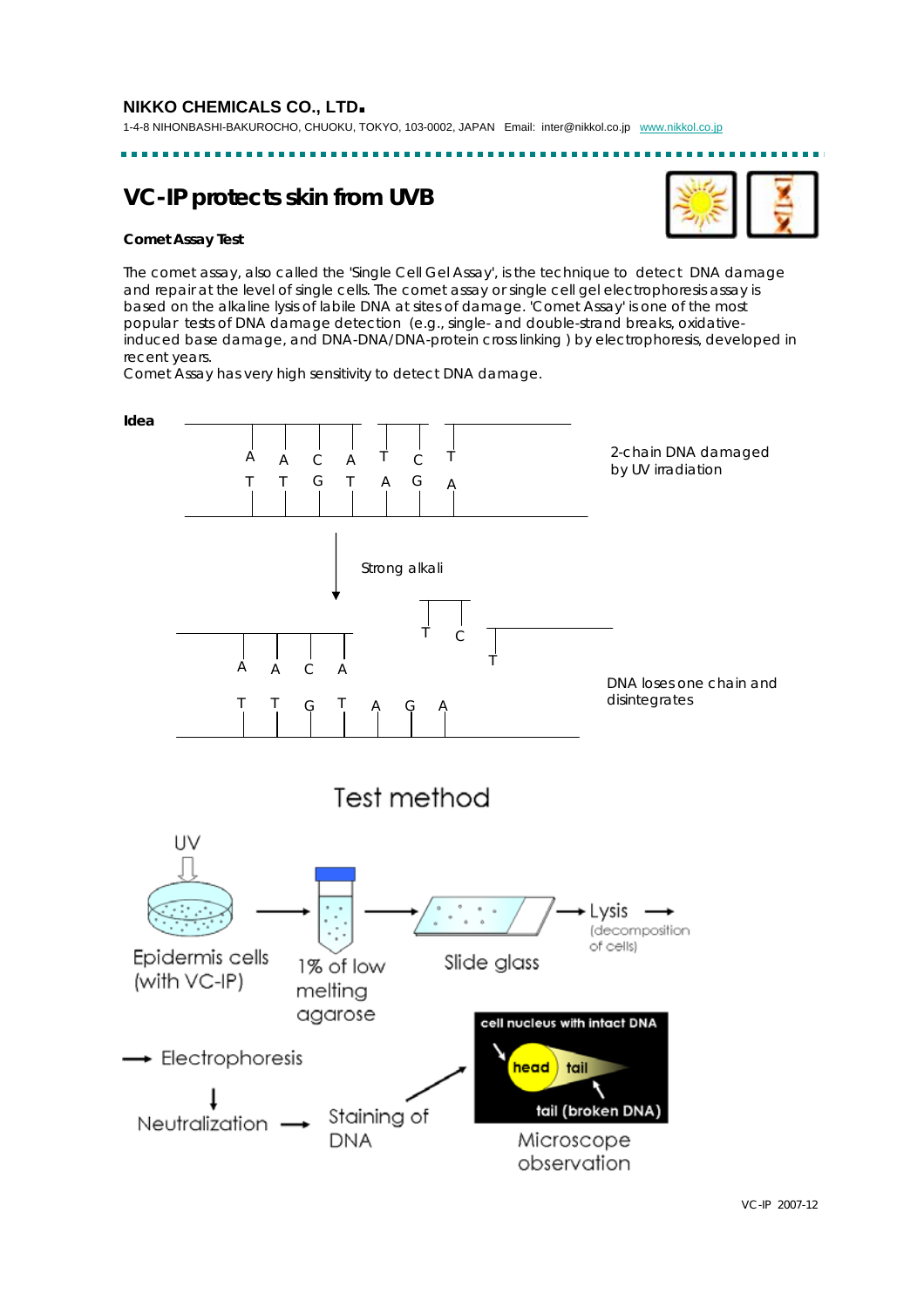1-4-8 NIHONBASHI-BAKUROCHO, CHUOKU, TOKYO, 103-0002, JAPAN Email: inter@nikkol.co.jp www.nikkol.co.jp

...................

# **VC-IP protects skin from UVB**



. . . . . . . . .

---------

## **Suppression of DNA damage induced by UVB (Comet Assay test)**



DNA damage was evaluated by the comet assay. HaCaT keratinocytes which were treated with VC derivatives for 24 h, were exposed to UVB at 100 mJ/cm2.



DNA damage was evaluated by the comet assay. HaCaT keratinocytes which were treated with VC-IP for 24 h, were exposed to UVB at 100 mJ/cm<sup>2</sup>. Cells are stained with etidium bromide.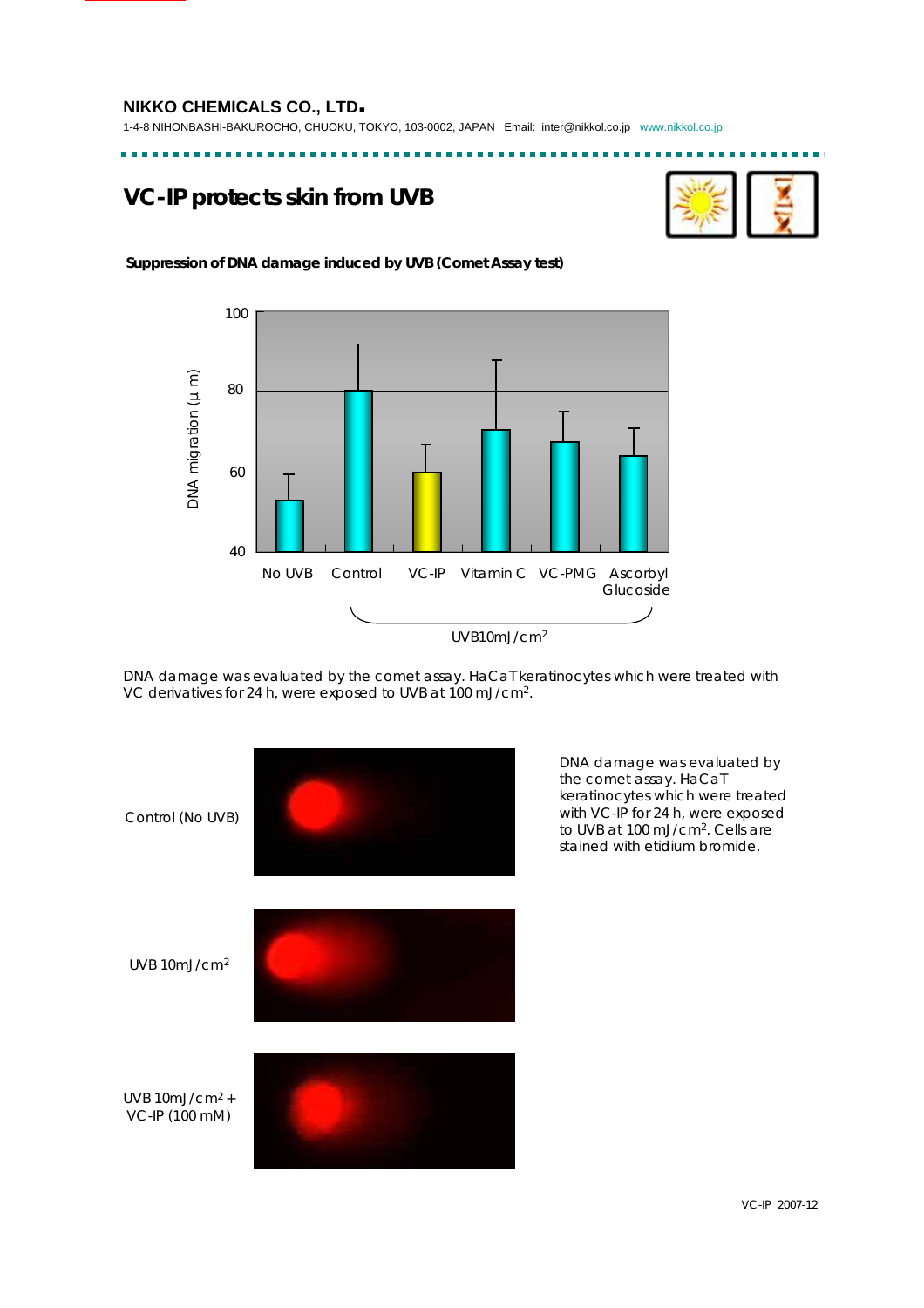1-4-8 NIHONBASHI-BAKUROCHO, CHUOKU, TOKYO, 103-0002, JAPAN Email: inter@nikkol.co.jp www.nikkol.co.jp

# **VC-IP protects skin from UVA**

#### **Inhibition of keratinocytes' DNA damage induced by UVA**

The light parts on the pictures (taken 1 hour after of UVA irradiation) indicate 8 hydroxyguanosine, an index of DNA damage. The application of VC-IP inhibits the release of 8-hydroxyguanosine, thereby protecting the cell against UVA damage.





No treatment VC-IP (80 *m*M)

## **Protection of cell damage induced by UVA**

Microscopic pictures of keratinocytes 24 hours after irradiation. VC-IP treatment reduces cell death by 31.5%.



No UVA UVA UVA + VC-IP

Control 0 hr 0.5 hr 1 hr 2 hr 4 hr 8 hr Treated with VC-IP 0 hr 0.5 hr 1 hr 2 hr 4 hr 8 hr

**Inhibition of DNA Fragmentation induced by UVA**

HaCaT cells were treated with 80 mM VC-IP. After UVA irradiation, DNA fragmentation was detected by nick end labeling method (TUNEL). VC-IP significantly suppressed DNA fragmentation (shown with fluorescent staining).

VC-IP 2007-12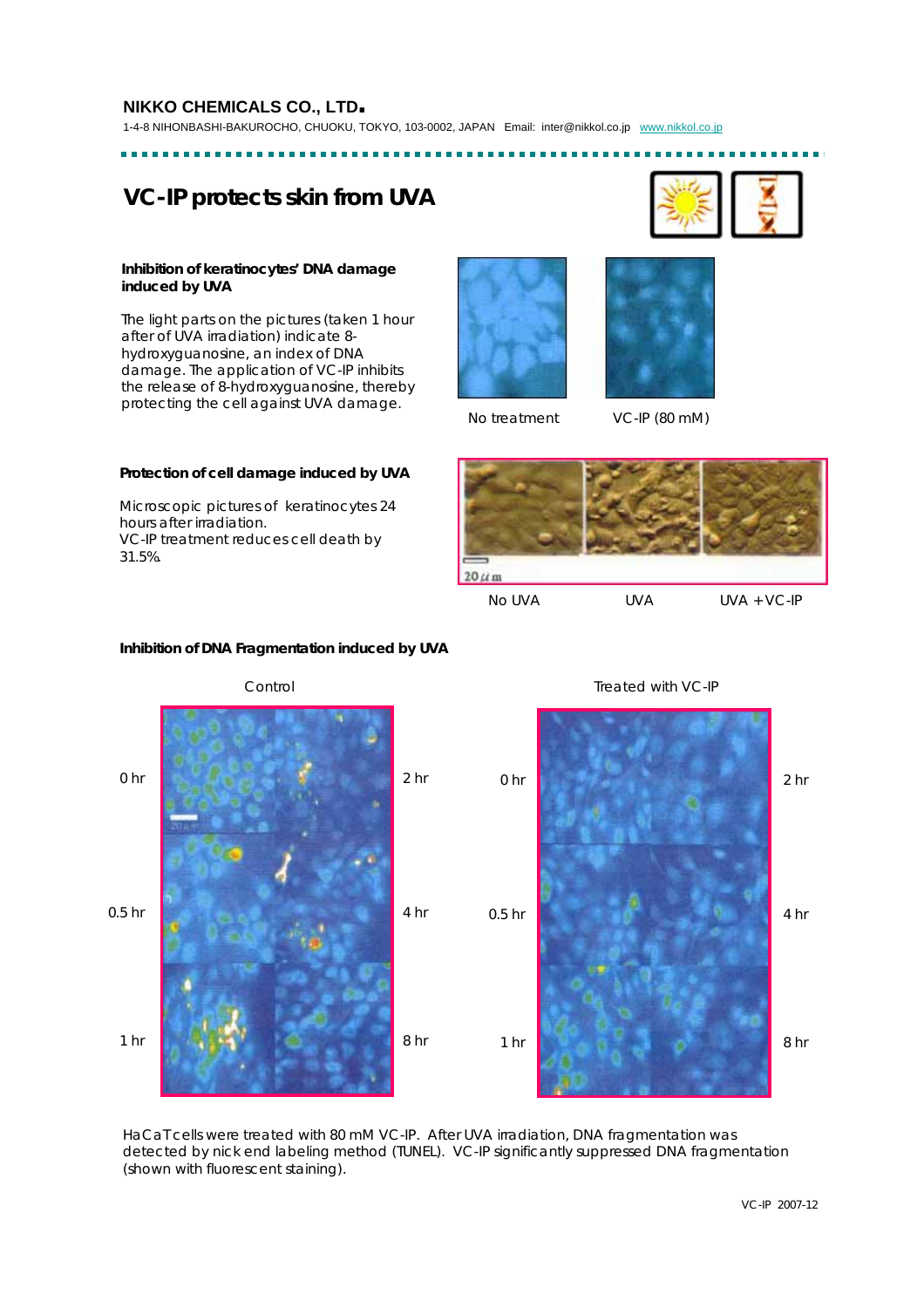# **Anti-aging Properties**



## **Cell Revitalizing Activity / Cell Proliferation**

VC-IP was added at various concentrations to human fibroblasts (NB1RGB). After 3 days of cultivation, the cell growth rate was measured by MTT reduction assay. As shown below, VC-IP proliferated human fibroblasts. And the result was dose-dependent.



Cell Revitalizing Activity of VC-IP

## **Promotion of Collagen Synthesis**

Proline involved in collagen synthesis was labeled by <sup>3</sup>H and added to human dermal fibroblasts (NHDF) with various concentrations of VC-IP/L-ascorbic acid and cultivated for 24 hours. Then collagen fractions were obtained. The amount of <sup>3</sup>H taken into the collagen fraction was measured by using a liquid scintillation counter and slot blotter. As shown below, VC-IP significantly promoted collagen synthesis.



Promotion of Collagen Synthesis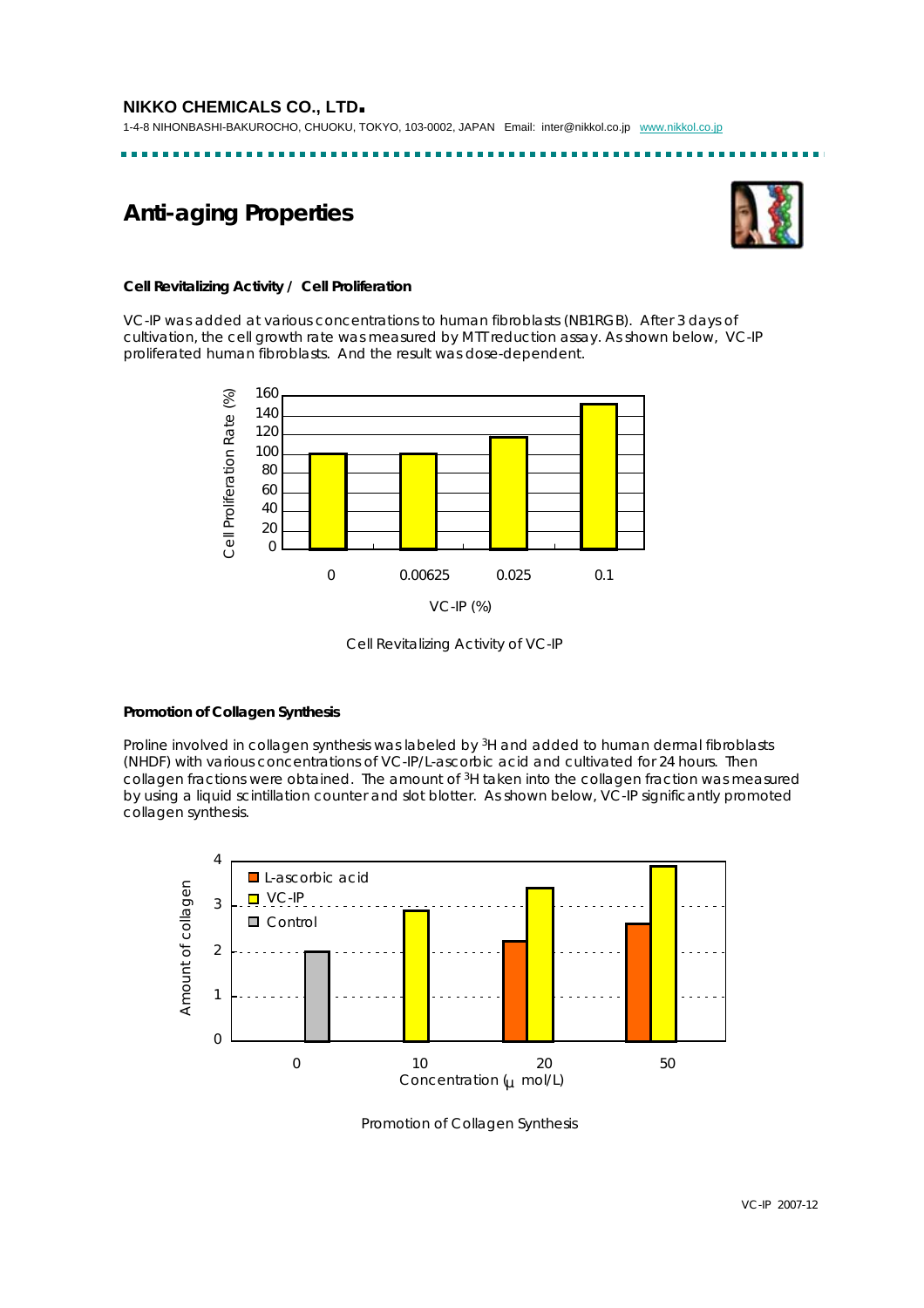1-4-8 NIHONBASHI-BAKUROCHO, CHUOKU, TOKYO, 103-0002, JAPAN Email: inter@nikkol.co.jp www.nikkol.co.jp

. . . . . . . .

# **Anti-aging Properties**



## **Inhibition of Activity of Collagen Degrading Enzyme**

VC-IP was added at concentrations of 10-50μmol/L to human dermal fibroblasts (NHDF). After a 48-hour cultivation, secreted material was obtained. The activity of two types of collagen degrading enzymes, MMP-2 (72kDa) and MMP-9 (92kDa), in the secreted material were evaluated by gelatin zymography. VC-IP drastically inhibited the activity of both MMP-2 and MMP-9. The inhibitory effect was considerably higher than that of L-ascorbic acid.



Inhibition of Collagen Degrading Enzyme Activity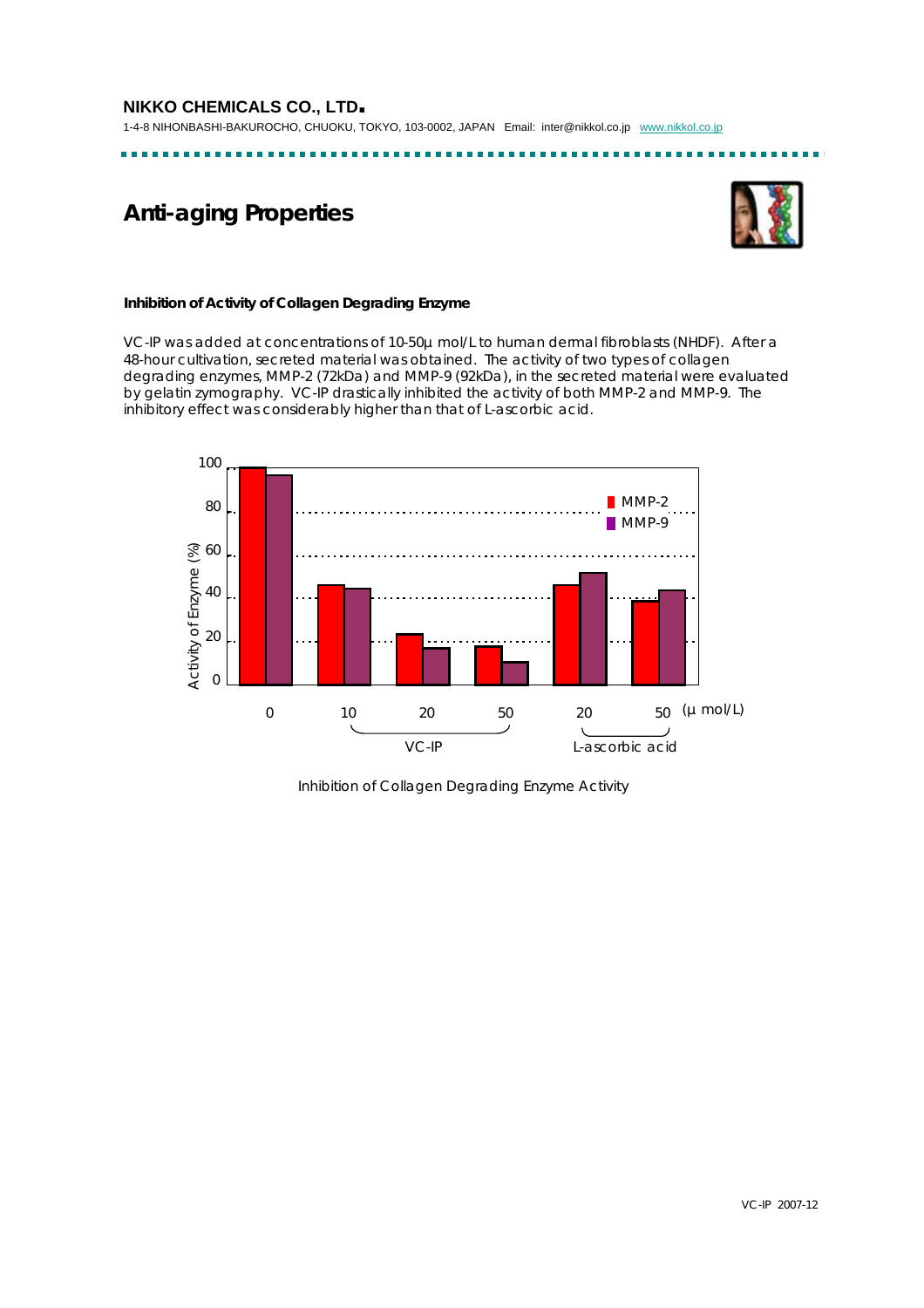1-4-8 NIHONBASHI-BAKUROCHO, CHUOKU, TOKYO, 103-0002, JAPAN Email: inter@nikkol.co.jp www.nikkol.co.jp

# **Superior Skin Penetration**



#### **Percutaneous Absorption of VC-IP**

Percutaneous absorption of VC-IP was measured with a tissue section isolated from human skin. VC-IP showed superior penetration ability into the epidermis. VC-IP is an oil-soluble liquid and has a high affinity for the skin. This seems to explain the excellent percutaneous absorption. This ability can be enhanced when VC-IP is used together with Polyolprepolymer-2 (PP-2, Bertek Pharmaceuticals).



Percutaneous Absorption of VC-IP

## **Efficient Absorption into Human Dermal Fibroblasts**

The absorption of VC-IP into human dermal fibroblasts (NHDF) was measured as a concentration of ascorbic acid 2 hours after adding VC-IP. As shown below, the intake of ascorbic acid into the skin after the addition of VC-IP was considerably higher than that after the addition of L-ascorbic acid by itself. It was proven that VC-IP was rapidly broken down into ascorbic acid at a high conversion rate.



Absorption of VC-IP into Human Fibroblasts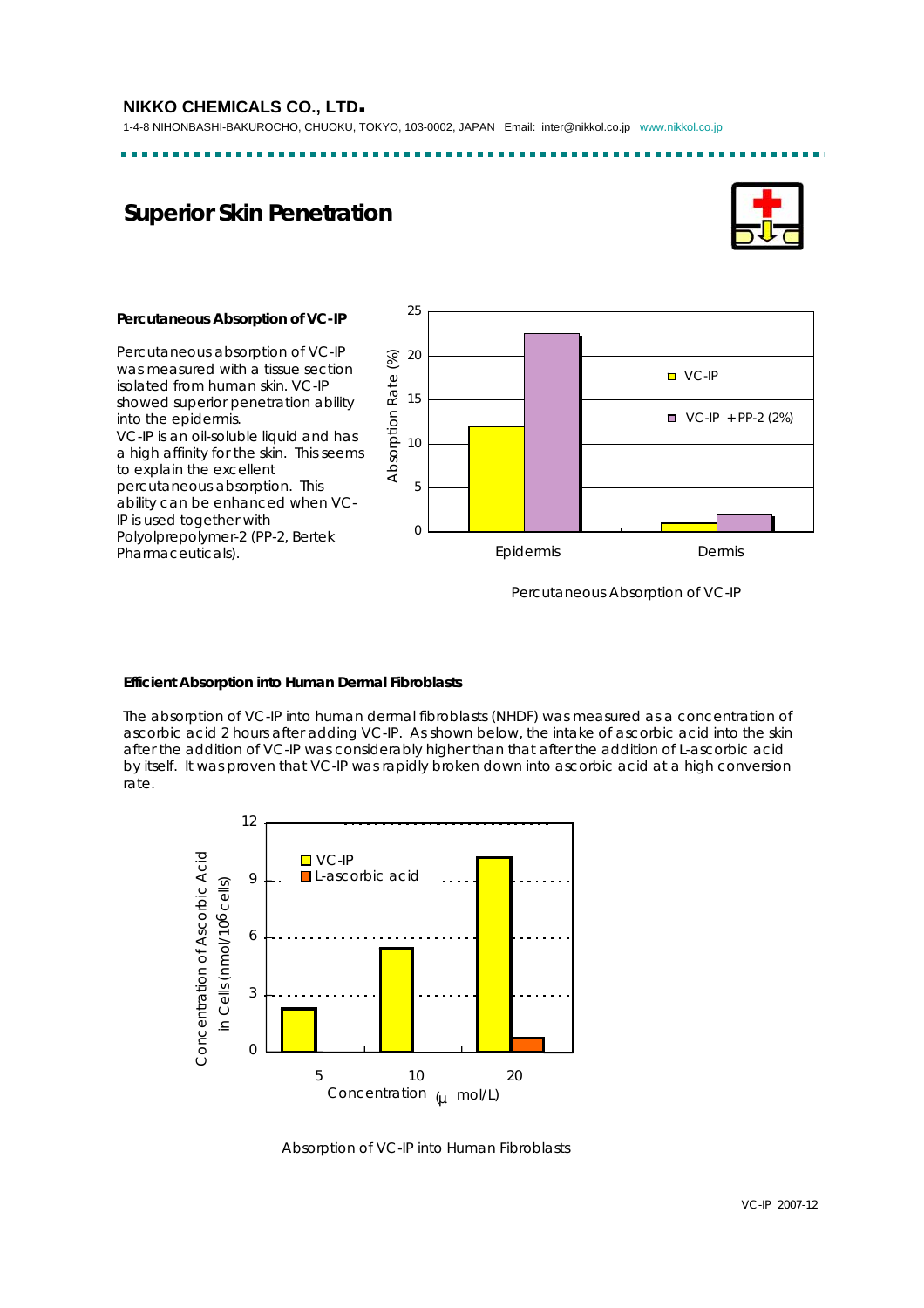1-4-8 NIHONBASHI-BAKUROCHO, CHUOKU, TOKYO, 103-0002, JAPAN Email: inter@nikkol.co.jp www.nikkol.co.jp

. . . . . . . .

# **Superior Skin Penetration**

#### **Evaluation of human skin penetration of VC-IP and Ascorbyl Glucoside**

Subjects: 8. Test site: forearm.



Cream with 10% VC-IP Cream with 10% Ascorbyl Glucoside



Application time: 1 hour



Tape stripping from test sites is performed 20 times



Amount of VC-IP and Ascorbyl Glucoside collected by tape stripping is evaluated by HPLC



VC-IP showed higher skin penetration than Ascorbyl Glucoside.



6cm

Test sample application

> 3cm 3cm

Tape stripping area  $(3.8cm<sup>2</sup>)$